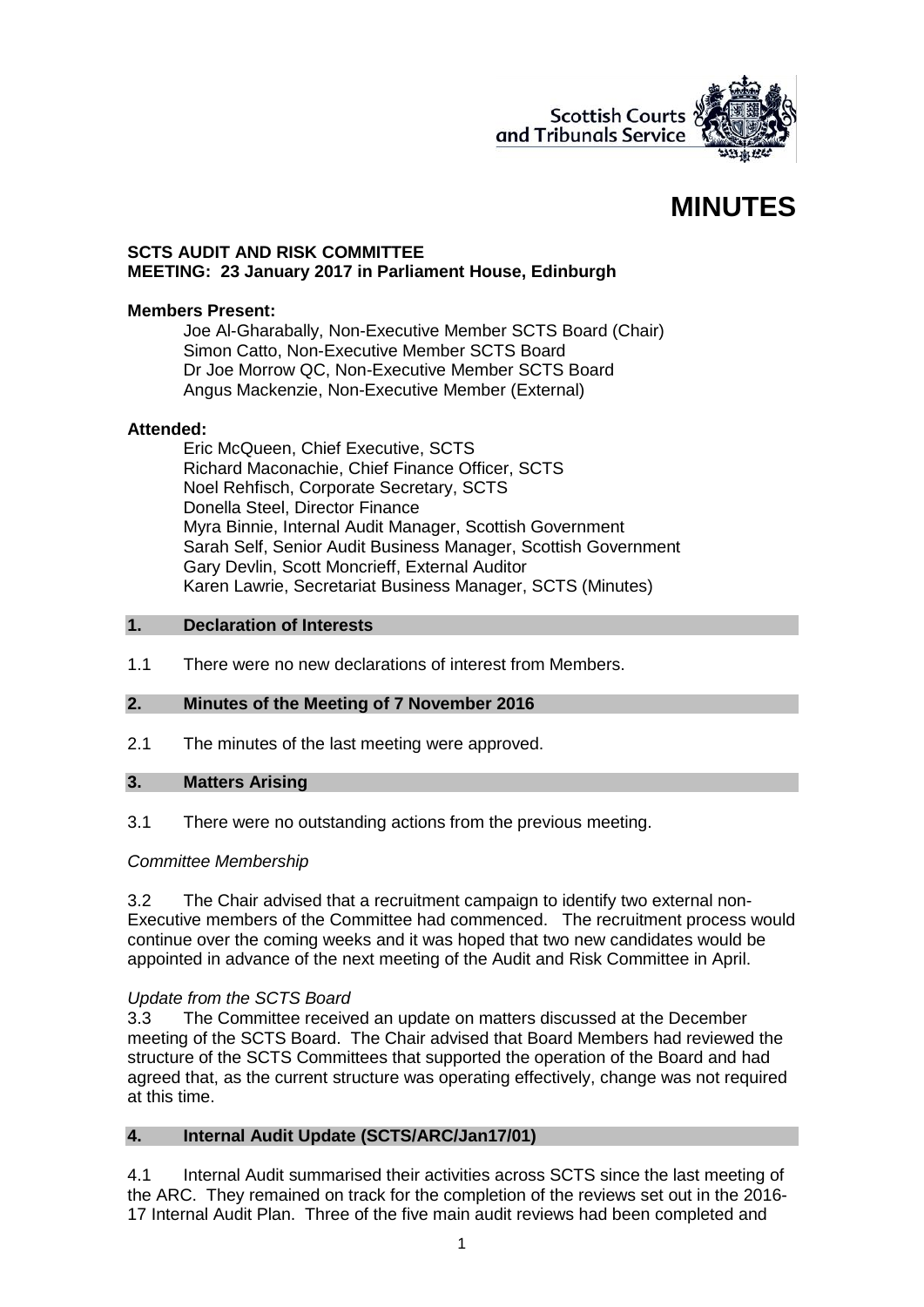three of the four follow-up audits planned had been carried out. The two remaining main audits were underway and would be presented to the Committee at its next meeting.

# **5. External Audit Update (SCTS/ARC/Jan17/02)**

5.1 External Audit presented their work plan for the 2016-17 external audit of the SCTS highlighting the core elements of that work and the proposed timetable for key activities and reports.

5.2 Members were informed, in accordance with guidelines issued by Audit Scotland, all finalised reports submitted by Scott Moncrieff to SCTS and the Committee for scrutiny would be published on the Audit Scotland website.

5.3 The Committee advised that consideration had been given to the introduction of a scorecard to measure the effectiveness of Internal and External Audit. It had been agreed that, due to the recent change in External Auditors, the potential benefits of adopting such an approach would be considered later in the year.

## **6. Annual Whistleblowing Report (SCTS/ARC/Jan17/03)**

6.1 The Executive presented an update on the operation of the SCTS whistleblowing policy which had been reviewed during the course of the financial year. No instances had been reported under the policy during 2016.

6.2 Assurance was provided by the Executive that the organisation supported a culture of openness and freedom to challenge, which allowed issues to be raised, discussed and resolved without recourse to formal measures wherever possible. Initiatives such as regular communications at local team level, annual summer tours and staff engagement events supported that culture. This had been reflected in the recent 2016 civil service Staff Survey results, in which SCTS received the highest engagement index score in Scotland.

6.3 Following discussion, it was agreed that consideration would be given to the inclusion in the policy of a named staff member or contact point to whom concerns could be addressed, in addition to the named board member already identified.

## **7. Feedback from Members Annual Appraisal (Oral)**

7.1 In advance of the meeting, members had completed their annual appraisal exercise through which they provided feedback on their own personal contribution as well as the Committee's performance as a whole during 2016-17.

7.2 The Chair reported that members were in agreement that the Committee was effective in discharging its overall role. Individual members added value by providing a level of challenge to the reports submitted by the Executive and audit bodies through their varying backgrounds, perspectives and previous experiences.

7.3 The appraisal responses had highlighted that a refresh of the focus and format of the "Deep Dive" sessions that followed each meeting would allow these to benefit members further. It was agreed that Members would consider the format and focus of the sessions to ensure they provide the appropriate level of information and challenge.

## **Action: Committee Members to consider the current Deep Dive sessions that follow each meeting and agree the format and focus for future sessions in advance of the next meeting.**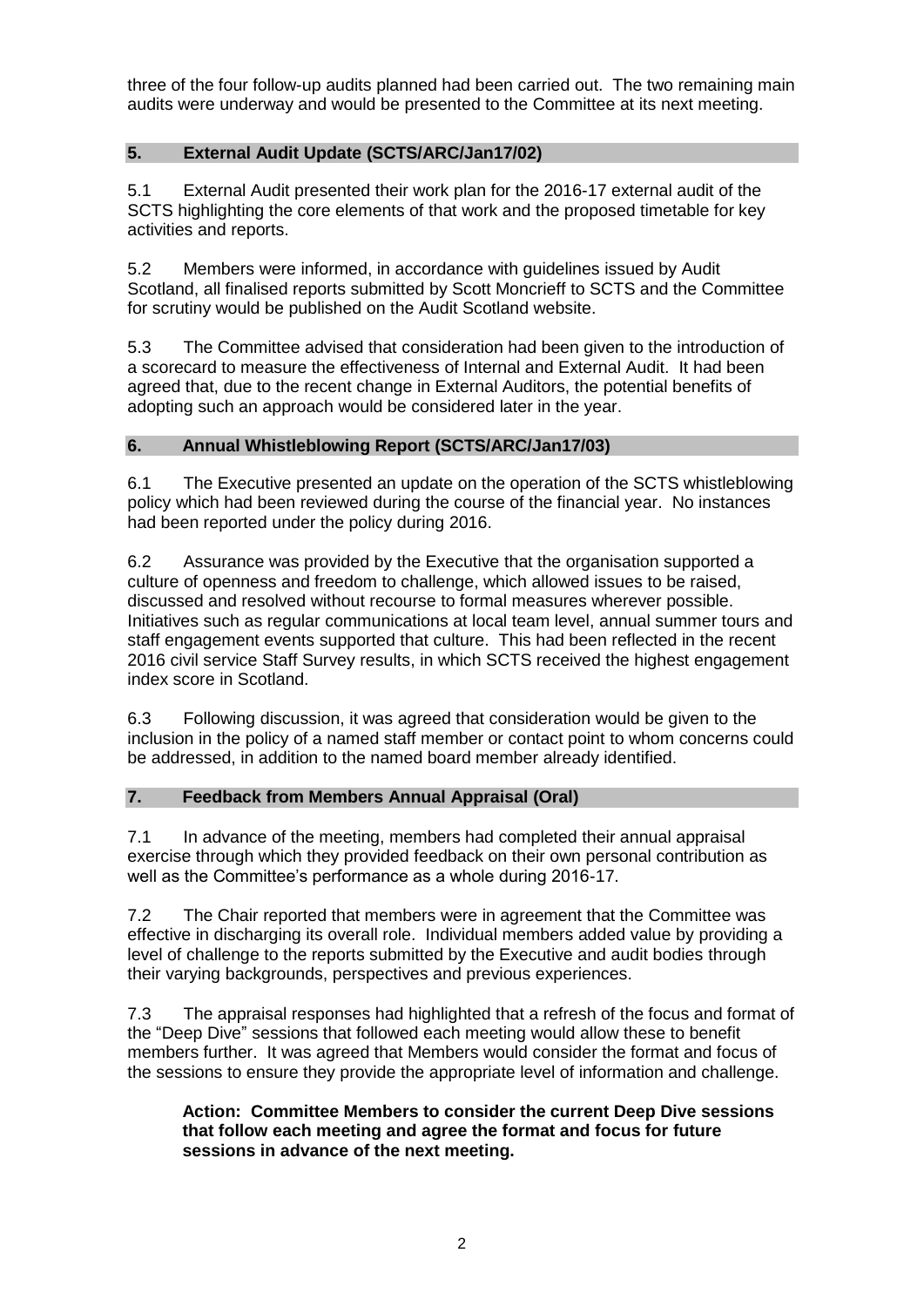# **8. Corporate Risk Register (SCTS/ARC/Jan17/04)**

8.1 The Corporate Risk Register was considered and reviewed. Members noted that it would be helpful if the risk register could be amended so as to make it easier to identify where there had been significant change or action since the last time the Committee had reviewed the register.

## **Action: The Executive to amend the format of the Corporate Risk Register in order to highlight where there had been significant change or action since the previous version.**

## **9. Any Other Business**

9.1 The Chair advised that this would be Angus MacKenzie's last meeting as his second term of appointment to the Audit and Risk Committee was due to end in March. On behalf of the Committee, the Chair thanked Angus for his for his contribution to the work of the Committee over the last 6 years.

## **10. Papers for Scrutiny/Exception Reporting Only**

10.1 The following papers had been circulated for scrutiny:

- Audit Action Tracker
- Data Losses Report
- Fraud, Theft and Losses Report
- ICT Risk Register and Milestone Chart
- Peer Audit Review
- Integrated Case Management System Post Launch Update Report
- Core Work Plan
- Internal Audit Report: Facilities Management Contact Re-Tender Stage 2

10.2 Internal Audit informed that due to the change in timings of their audit year the Core Work Plan required amendment to reflect the timing of their key documents. The revised Core Work Plan would be available at the next meeting.

### **11. Date of Next Meeting**

11.1 Monday 24 April 2017 at 11.00am in Parliament House, Edinburgh.

### **12. Post Meeting Deep Dive Session – SG Justice Strategy – pace and scale of delivery**

12.1 Neil Rennick, Director Justice, Scottish Government and co-chair of the Justice Board, joined the meeting and provided the Committee with an overview of the pace and scale of delivery of the Scottish Government Justice Strategy.

12.2 The Justice Board, formed in August 2012, brought together Chief Executives and leaders of the key justice organisations. Their aim was to jointly lead the justice system through the development and delivery of a Justice Strategy which was collaborative and proactive in approach. Members were there to ensure that cultural change, user experience and quality of service, central to the delivery and implications of any change were fully assessed across all organisations. It was noted that membership of the Justice Board was beneficial to the SCTS in a number of ways:

- It provided a forum for justice partners to discuss current issues, emerging priorities and likely future trends;
- It supported the development of cross-agency analysis and innovation, allowing partner organisations to make best use of their resources and ensuring that the impact of reforms was positive for the justice system as a whole – tackling crime